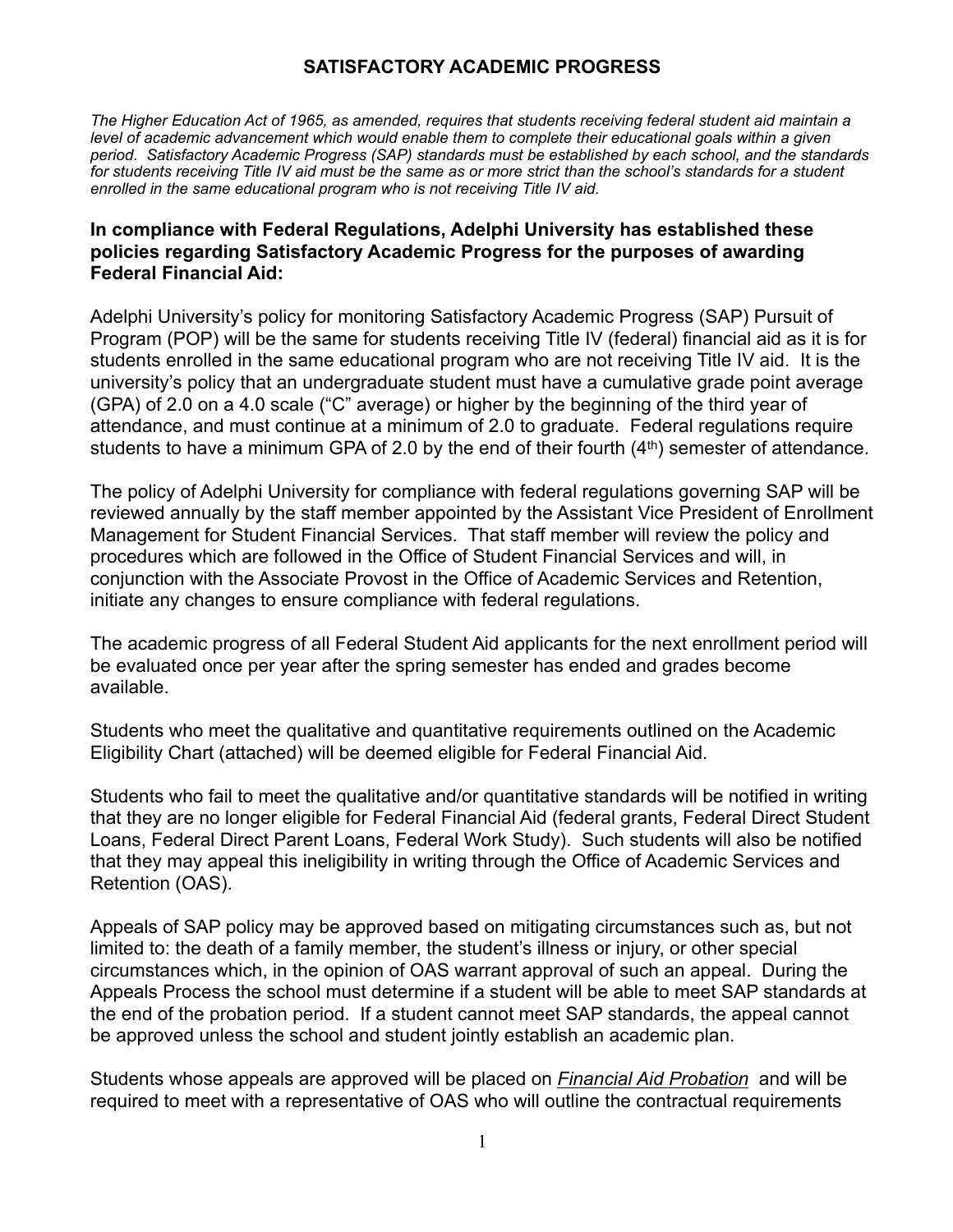(*Academic Plan* – see below) that will allow the student to receive Federal Financial Aid for one more semester (example attached). At the end of the probation period, the student must be meeting SAP. If the student is not meeting SAP, but has successfully followed the established Academic Plan, OAS may determine that the student may continue on a *subsequent* Academic Plan, which will make the student eligible to receive federal aid. The university will continue to monitor the student's progress toward SAP.

# **DEFINITIONS**

Academic Plan: A representative of the Office of Academic Services and Retention will meet with the student appealing the SAP decision. Together they will develop an academic plan that will ensure that the student will meet SAP standards at a particular point in time, which will be indicated in the academic plan. Students who are successfully following their academic plan but who do not yet meet SAP may continue to receive federal aid. After the initial probationary period has passed, and the student has met the conditions of the academic plan, that student's progress will be monitored in accordance with the academic plan, but at least as often as all other federal financial aid recipients.

Academic Amnesty Courses: Undergraduate students who have left Adelphi University with a cumulative grade point average (GPA) of less than 2.0 and graduate students who have left Adelphi University with a cumulative GPA of less than 3.0, and do not attend Adelphi for three (3) academic years or more, and who upon their return successfully meet the requirements for their degree, may have their previous grades eliminated from the calculation of the GPA as recorded on the Adelphi transcript. *For the purposes of establishing eligibility for federal financial aid, federal regulations require that those courses will continue to be calculated as credits attempted, credits completed, and will be calculated into the GPA.* 

Appeals of SAP policy: Students who fail to meet qualitative or quantitative standards may submit an appeal of SAP policy. Appeals of SAP policy may be approved based on mitigating circumstances such as, but not limited to: the death of a family member, the student's illness or injury, or other special circumstances which, in the opinion of OAS warrant approval of such an appeal. During the Appeals Process the school must determine if a student will be able to meet SAP standards at the end of the probation period. If a student cannot meet SAP standards, the appeal cannot be approved unless the school and student jointly establish an academic plan. Students not meeting SAP who fail to submit an appeal, or whose appeal is denied, may continue to attend the university but will be ineligible for federal financial aid.

Only the **student** may submit an appeal for a waiver. The appeal must be submitted on the approved form from the Office of Academic Services and Retention and must include the following:

- 1. The student's name, AU ID number, a current phone number
- 2. An explanation of the extenuating circumstances that prevented the student from meeting the SAP requirements
- 3. An explanation of what has changed that will allow the student to make SAP at the next evaluation
- 4. The course of action that has been taken and /or will be taken to address the extenuating circumstances described
- 5. Supporting documentation to prove that the extenuating circumstances occurred. When possible, documentation should also be provided for the course of action. For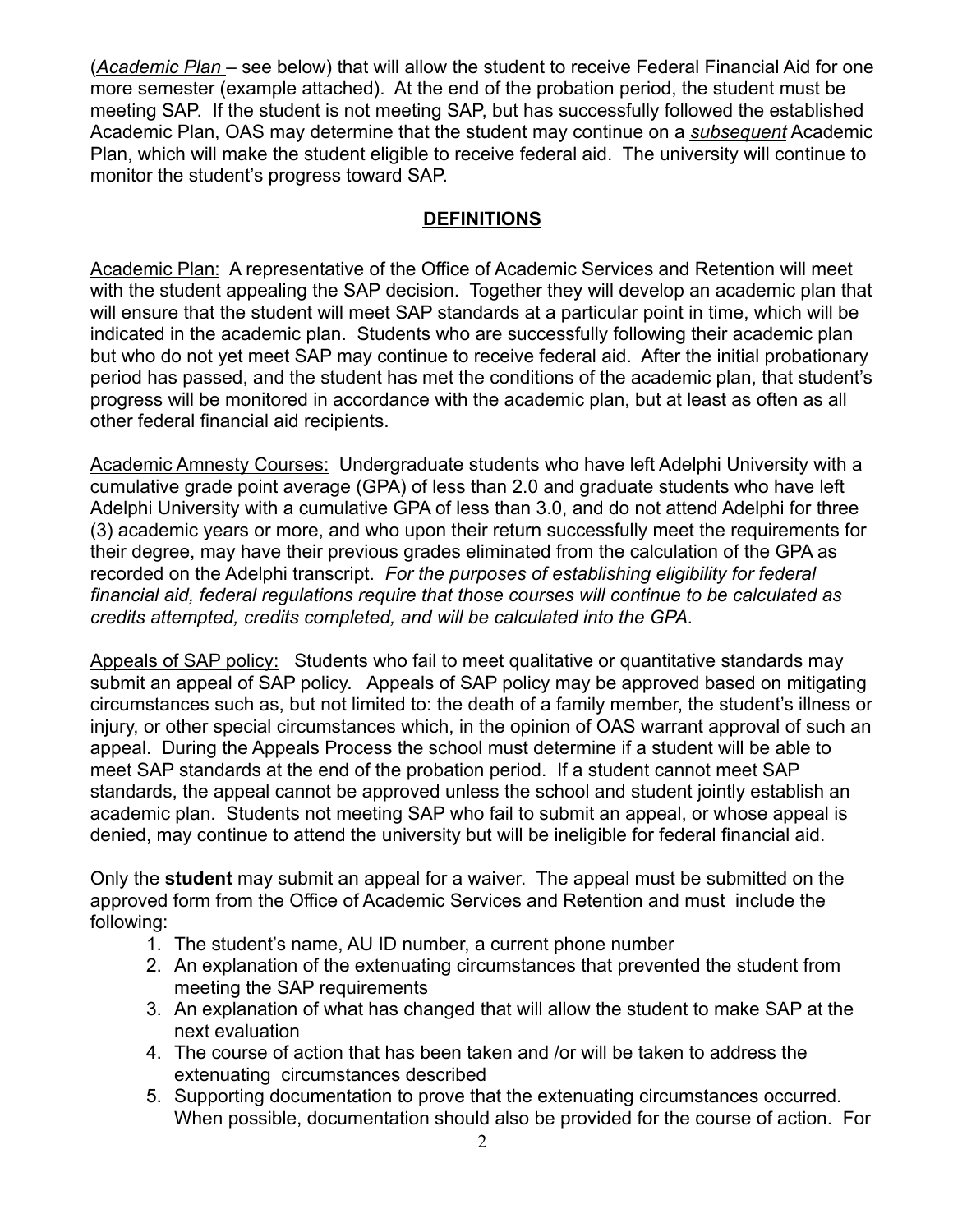example, if the extenuating circumstances were an illness, the student would attach a note from the doctor confirming that the illness took place, that treatment was/is under way, and that the student is now able to return successfully to school.

- 6. Plan of study indicating what courses will be taken over the next payment period (semester), how many credits are needed to graduate, and the anticipated graduation date.
- 7. For **graduate** students exceeding the maximum time frame, a copy of approved extension of candidacy from the academic department.

Approved Appeals: A student with a successful appeal will be allowed to receive aid according to the terms of their *Academic Plan*. At the end of that semester, an additional review will be conducted to ensure that the student is meeting the terms of the approved appeal. A written response *requiring the student's signature* will be provided to the student indicating the approved terms and conditions of the *Academic Plan* that must be completed by the student over the next semester to remain eligible for financial aid. The written response will also indicate the date the next review will take place. At the end of the semester, if the student is found to be meeting the terms of the approved appeal, then aid will be awarded for an additional semester. This review will take place on a semester basis until the next scheduled annual review occurs, or if the student successfully completes the Academic Plan to once again meet the SAP requirements.

If the student does not meet the terms of the Academic Plan as outlined in the appeal approval, the student will be notified in writing of the loss of aid eligibility and no additional aid will be awarded until the student re-establishes SAP toward degree completion.

Changes in Major: Students who have changed majors may exceed the 150% time frame for program completion. The academic records of these students will be reviewed by the staff of the Office of Academic Services and Retention. An evaluation of the transcript will be completed and a calculation of the number of credits required to reach the new academic goal will be completed. If the student will be unable to complete the new academic goal within 150% of the time frame for that course of study, the student may petition the Office of Academic Services for a waiver of the limitation. The student, if approved, will be notified of the specific requirements for the maximum time frame in which he/she must complete the degree and the minimum number of credits which must be completed each semester.

Consortium Agreements: Students may request approval to study at another institution (Host school) either during a concurrent period of enrollment or during a period when they are not concurrently enrolled at Adelphi University (Home school). Students must first be granted Permission to Study at Another Institution. Final approval will be granted through OAS.

Students who have been granted such permission and who wish to use financial aid to assist in the payment for those courses must have a Consortium Agreement completed by the Host school and returned the Office of Student Financial Services for the processing of federal aid. These students are responsible for having a transcript sent from the Host school to Adelphi so the courses taken at the Host school may be included on their Adelphi transcript. These courses will be calculated as both credits attempted and credits completed, but the grades earned will not be calculated as part of the cumulative GPA at Adelphi University.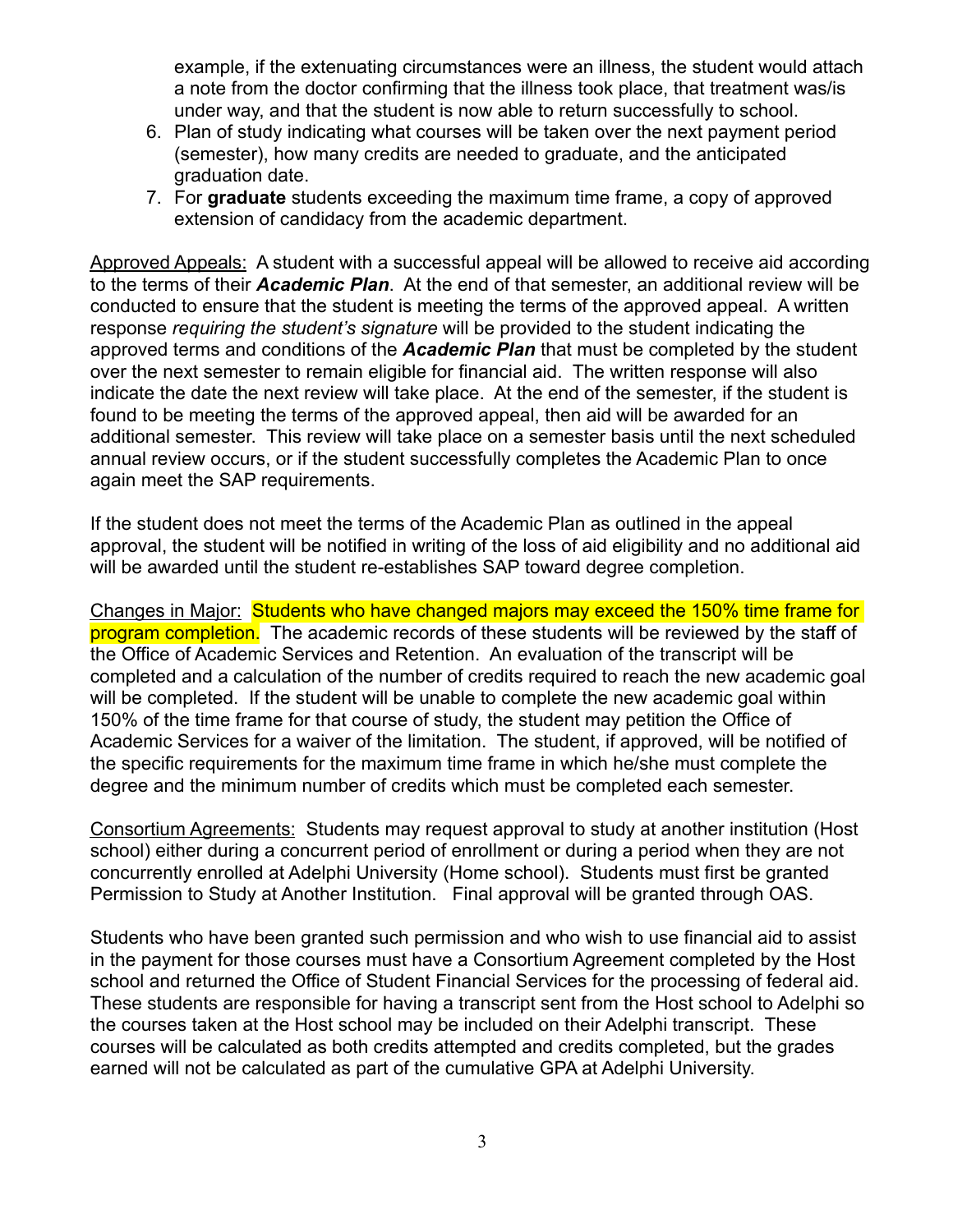Credits attempted: Credits are considered to be attempted when a student enrolls and attends the class even if the student subsequently withdraws.

Credits completed: Credits are considered to be completed when a grade is entered on the student's transcript. Successful completion for undergraduate students is considered to be a grade of A, B, C, D, or P. Successful completion for graduate students is considered to be a grade of A, B, C, or P. At all academic levels unsuccessful completion is considered to be a grade of F or W.

Denied appeals: If an appeal is denied, a student may attend without financial aid in order to re-establish aid eligibility. A student may be able to receive non-federal aid from outside resources while reestablishing aid eligibility. A period of non-enrollment is insufficient to reestablish aid eligibility.

Evaluation Period: Adelphi University will evaluate the academic progress of all students once per year, after the spring semester.

Financial Aid Probation: If a student's record is reviewed and it is determined that they are not meeting either the qualitative or quantitative standards, they may petition to be placed on "Probation." To be placed on "Probation" the student must:

- Submit an appeal to the Office of Academic Services and Retention using the form available in the office.
- Work with an advisor to develop an academic plan designed to ensure that the student will be able to **meet SAP by a specific point in time**.

Students on Probation may only receive Title IV funds for ONE payment period. The records of students on Probation will be reviewed at the end of the semester to determine if they have met the terms of the academic plan. Students who fail to meet the terms of the plan will have their federal aid cancelled. Students whose aid is cancelled may elect to continue to attend without financial assistance until they re-establish eligibility for aid based on the qualitative and quantitative requirements on the chart.

Frequency of Monitoring: The Office of Student Financial Services monitors the Satisfactory Academic Progress (SAP) of each aid recipient annually. This occurs after the end of the spring semester after spring grades have been posted on the students' transcripts. Written notification will be sent to those students who are not meeting requirements as stated above.

Incomplete Grades: Incomplete grades (I) will be included in the calculation of credits attempted and credits completed. If the Incomplete(s) result in a failure of Satisfactory Academic Progress (SAP) or Pursuit of Program (POP), and those "I's" are changed upon the completion of coursework to traditional grades within the same academic year, the Office of Student Financial Services, upon notification by the student of the grade change, will reevaluate the student's standing and eligibility for federal financial aid. Students seeking reinstatement of eligibility for federal financial aid must do so before the end of the student's current period of enrollment. Grades of "I" will automatically change to "F" if the coursework is not completed within two immediately subsequent academic semesters.

Leaves of Absence: Students who take an approved Leave of Absence (LOA) and do not attend another post-secondary institution will incur no penalty in the calculation of SAP, either qualitatively or quantitatively. Students who, during the LOA, attend another institution and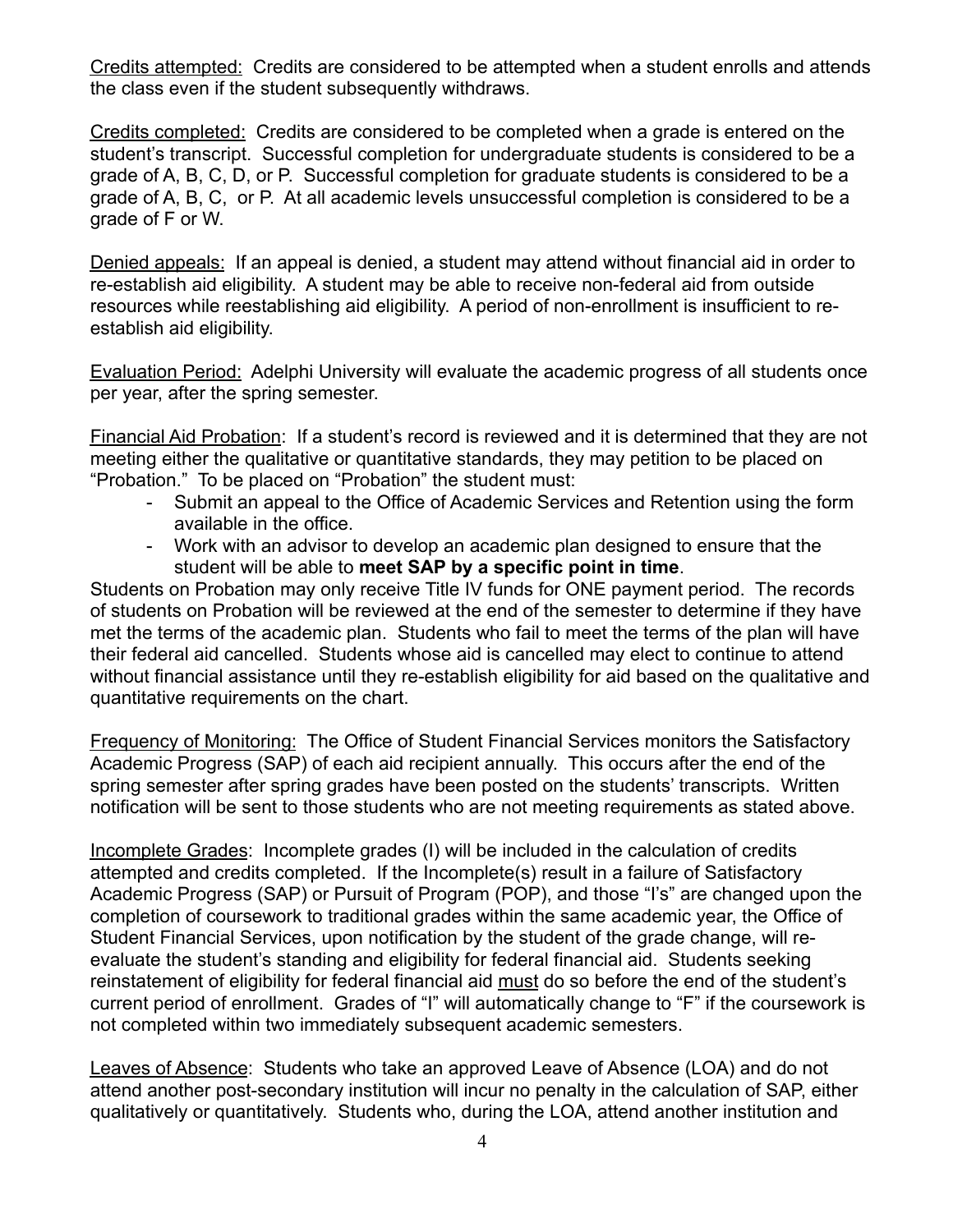have such credits transferred to their Adelphi transcript will have those credits counted as both credits attempted and credits completed, but the grades earned will not be calculated as part of the cumulative GPA at Adelphi University.

Maximum time frame rule: Another measurement is the maximum time frame during which a student may receive federal aid while earning a degree. Undergraduate students pursuing an Associate Degree must generally complete their degree within 96 credits or 3 years of beginning attendance. All students pursuing a degree on any level must complete all degree requirements within 150% of the guidelines defined in their department's regulations. For students who change majors or are pursuing a second degree on a level previously completed, see "Changes in Major."

Missing grades: The University is unable to evaluate a student's SAP status if the student is still awaiting grades for course work. The SAP review will be conducted once all missing grades have been submitted. For students who have studied abroad, it is the student's responsibility to follow up with the Center for International Education to ensure that all requirements have been met for the study abroad grades to be posted in a timely manner. Please note: Incompletes are not considered missing grades.

Multiple Programs of Study: Coursework for a program of study previously completed (degree awarded) that is not applicable to the requirements of the new program of study will not be included in the SAP evaluation for the current program of study. Adelphi University students with prior coursework for which no degree was earned, will not have prior coursework (not being applied to the current major) count as part of the total credits, total GPA, and credits attempted/completed when evaluating SAP.

Non-Standard Courses: Courses taken Pass/Fail will be calculated as credits attempted and credits completed, but will have no effect on the GPA if passed. Failed courses will be calculated into the cumulative GPA.

Notification: Students who fail to meet the qualitative or quantitative standards for federal financial aid will be notified in writing addressed to the permanent address on file in the Office of the Registrar. This notification will include information about the process to appeal including the specific elements required to appeal. It will also include information regarding how a student may reestablish eligibility for Title IV aid.

Pace: The pace at which a student is progressing toward degree completion will be measured once each year, at the end of the spring semester.

The pace at which students are expected to progress toward degree completion will be determined by dividing the cumulative number of hours the student has completed by the cumulative number of hours the student has attempted. For Transfer students, all credits accepted in transfer will be counted in credits attempted and credits completed.

Students will be expected to progress toward degree completion as stipulated on the attached chart.

Remedial courses will not be counted toward pace.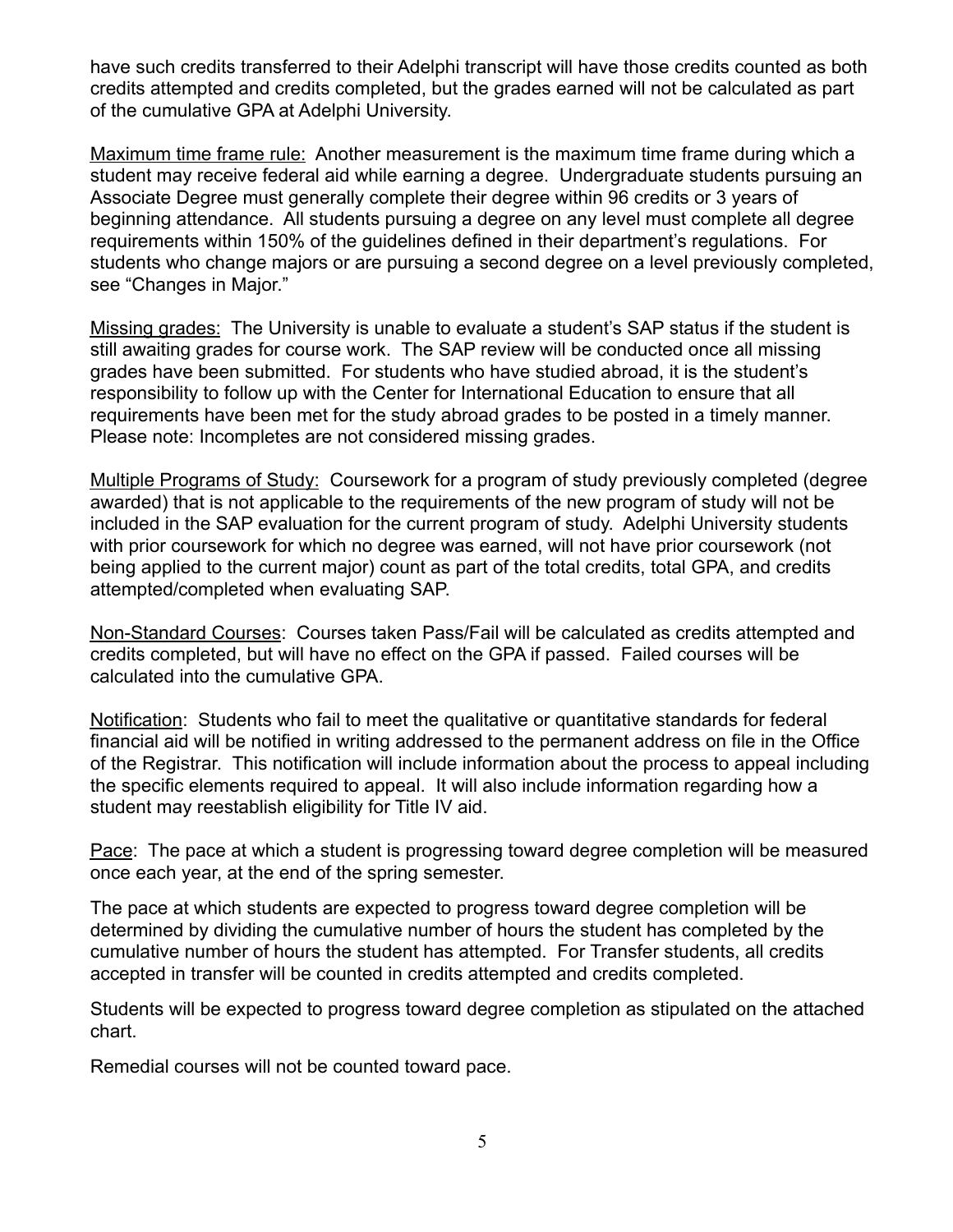Reports will be run and reviewed manually. Notation of the failure to meet the expected pace will be made in the student's file. Students not meeting the expected pace shall be notified by the Office of Student Financial Services in writing. Such notification shall include information regarding the procedure for an Appeal.

Program Completion: Students who have earned the total required credits and have met all requirements for the completion of the program of study, but have not yet applied for graduation or had the degree conferred, will no longer be eligible for federal financial aid.

Qualitative Measure: The qualitative component shall include grades, work projects completed or other comparable factors that are measurable against a norm.

- The qualitative measurement will be progressive as shown on the attached chart.
- The minimum qualitative achievement that is expected at the end of each year is found on the attached chart.
- Students not meeting the qualitative achievement expected will no longer be eligible for federal financial aid. This decision may be appealed (see *Appeals of SAP Policy).*

Measurement of qualitative progress will be reviewed by the designated Administrator using the transcript information maintained by the Office of the University Registrar.

Reports will be run and reviewed annually. Notation of the failure to meet the measures will be made in the student's file.

Students not meeting the Qualitative component shall be notified by the Office of Student Financial Services in writing. Such notification shall include information regarding the procedure for an Appeal.

Quantitative Measure (Pace): Federal regulations stipulate that undergraduate students must complete their academic programs within 150 percent of the established program length. Students are no longer eligible for federal assistance for the period in excess of 150 percent of the academic period normally required to complete the program of study. The pace at which the student is expected to progress is stipulated on the attached chart.

- Quantitative component will be measured in credit hours
- Federal financial aid will be limited to 150% of the standard length of the academic program.
- Graduate students will also be limited to 150% of the standard length of the academic program.
- Part-time attendance counts toward the calculation of the maximum time frame.
- Credit hours for all terms are counted in the quantitative component. Terms in which federal financial aid is not received are not excluded.
- Students not meeting the quantitative standard will be denied future Federal Financial Aid.
- Students may appeal the quantitative component (see *Appeals of SAP Policy).*

Measurement of quantitative progress will be reviewed by the designated Administrator using the transcript information maintained by the Office of the University Registrar.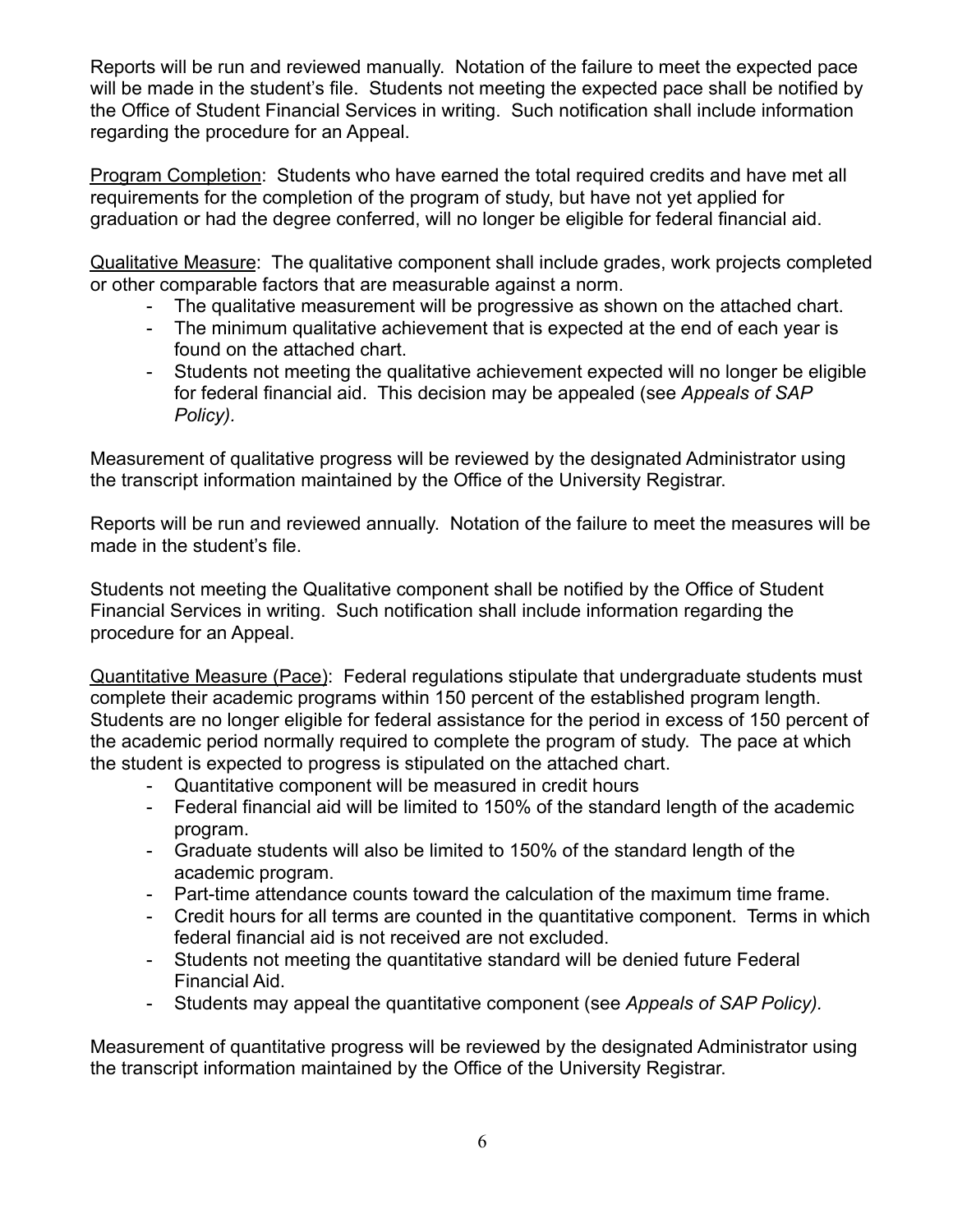Reports will be run and reviewed annually. Notation of the failure to meet the measures will be made in the student's file.

Students not meeting the quantitative component shall be notified by the Office of Student Financial Services in writing. Such notification shall include information regarding the procedure for an Appeal.

Re-establishing Financial Aid Eligibility: Students who have failed to maintain SAP may reestablish eligibility by:

- 1. The changing of a grade. Such changes must be brought to the attention of the Office of Student Financial Services by the student.
- 2. The completion of incomplete coursework. Student Financial Services must be notified of the newly posted grade(s).
- 3. Reporting of a missing grade. The student must bring such a change to the attention of the Office of Student Financial Services.
- 4. The student may opt to attend without receiving Federal financial aid while completing courses to regain their SAP standing.

Repeated Courses: Students may repeat courses for better grades. Each attempt is recorded and courses will count in both the quantitative and qualitative portions of SAP. Students may receive federal aid only once for a repeated course that was previously passed. Federal aid may be received more than once for failed courses. However, each failed attempt will be included in the calculation of credits attempted/credits completed.

Study Abroad: Students may choose to study at a foreign institution for a semester, a year, or a shorter period of time (i.e.: Intersession, spring break). Students must apply and be accepted through the Office of International Education. Credits earned during the period abroad must be returned to Adelphi and will be counted as Transfer credits and treated the same for the calculation of qualitative and quantitative progress.

Summer Awards and SAP Review: Because the summer session may begin before spring grades are available for review, students requesting financial aid for the summer session will be awarded aid prior to SAP being evaluated at the end of the spring semester. However, if a student is failing SAP as of the end of the fall semester, processing of summer aid will be suspended until spring grades have been received and evaluated. All students receiving summer aid are still subject to the official SAP evaluation at the end of the spring semester. Aid for the summer and following fall/spring semesters will be cancelled at that time if the SAP requirements have not been met.

Transfer Credits: Credits accepted in Transfer from another college or university will be counted toward both the credits attempted and credits completed when calculating quantitative progress (pace to completion). Those credits attempted at another institution that are not accepted in transfer to Adelphi University will not be counted as part of that calculation. Transfer credits will not affect the student's Adelphi University GPA.

Withdrawals and Absences: During the period of enrollment specified in the academic calendar each semester, students may choose to withdraw from class(es). This action results in a grade of "W" on the students' transcript. Such courses will be counted toward credits attempted and credits completed, and thus will affect a student's quantitative progress (pace to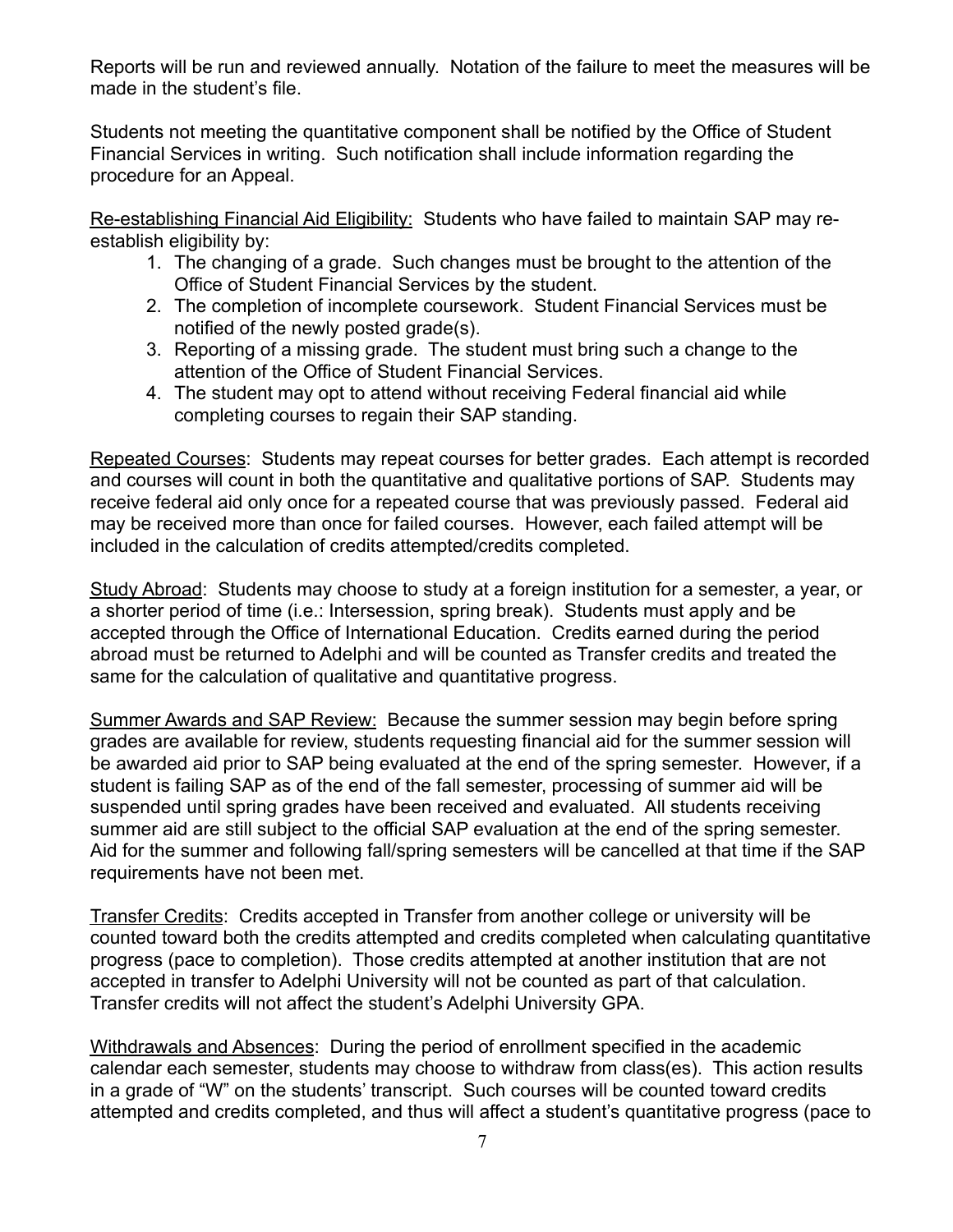completion). Grades of "W" will not be calculated into the GPA. Students who fail to attend and do not officially withdraw from the class(es) will receive a grade of "F" on their transcript. Such courses will count toward both the credits attempted/credits completed AND toward the GPA for federal aid purposes.

### **Determining Academic Eligibility for Financial Aid (4.30.19)**

 Federal regulations require that students meet specific standards of satisfactory progress, to be eligible to receive

 federal financial assistance. The assessment of satisfactory academic progress is made once a year for federal aid

eligibility.

 The following chart establishes the federal minimum semester expectations of credits and cumulative grade point

average for undergraduates.

**Eligibility for Undergraduate Federal Financial Aid [ Maximum eligibility = 150% program length ]**

| <b>Total credits</b><br>attempted * | $01 - 14$ | 15-29 | $30 - 44$ | 45-59 | 60-74 | 75-89 | 90-104 | 105-120 | 121-134 | 135-149 | 150-164 | 165-180 |
|-------------------------------------|-----------|-------|-----------|-------|-------|-------|--------|---------|---------|---------|---------|---------|
| Minimum<br>earned<br>credits        | 6         | 12    | 24        | 36    | 48    | 60    | 72     | 84      | 96      | 108     | 120     | 120     |
| Minimum<br>Cumulative<br><b>GPA</b> | 2.0       | 2.0   | 2.0       | 2.0   | 2.0   | 2.0   | 2.0    | 2.0     | 2.0     | 2.0     | 2.0     | 2.0     |

 \* Total **credits attempted** include transfer credits accepted by Adelphi University and credits attempted while attending

the university.

 The following chart establishes the federal minimum semester expectations of credits attempted/completed

and cumulative grade point average for graduates.

#### **Eligibility for Graduate Federal Financial Aid**

|  | Total credits attempted *        | $01 - 14$                    | $15-29$                      | $30 - 44$                    | 45-59                        | 60-74                        | 75-89                        |  |
|--|----------------------------------|------------------------------|------------------------------|------------------------------|------------------------------|------------------------------|------------------------------|--|
|  | Minimum earned credits           | 50%                          | 50%                          | 67%                          | 67%                          | 67%                          | 67%                          |  |
|  | Minimum Cumulative<br><b>GPA</b> | As required by<br>department | As required by<br>department | As required by<br>department | As required by<br>department | As required by<br>department | As required by<br>department |  |

 \* Total **credits attempted** include transfer credits accepted by Adelphi University and credits attempted while attending

the university.

## **Responsibilities of Financial Aid Recipients**

Students receiving financial aid have the following responsibilities:

- ❖ To complete an annual application for financial aid by the deadline prescribed by the University.
- ❖ To meet the requirements of good academic standing.
- ❖ To maintain satisfactory academic progress toward your current degree program.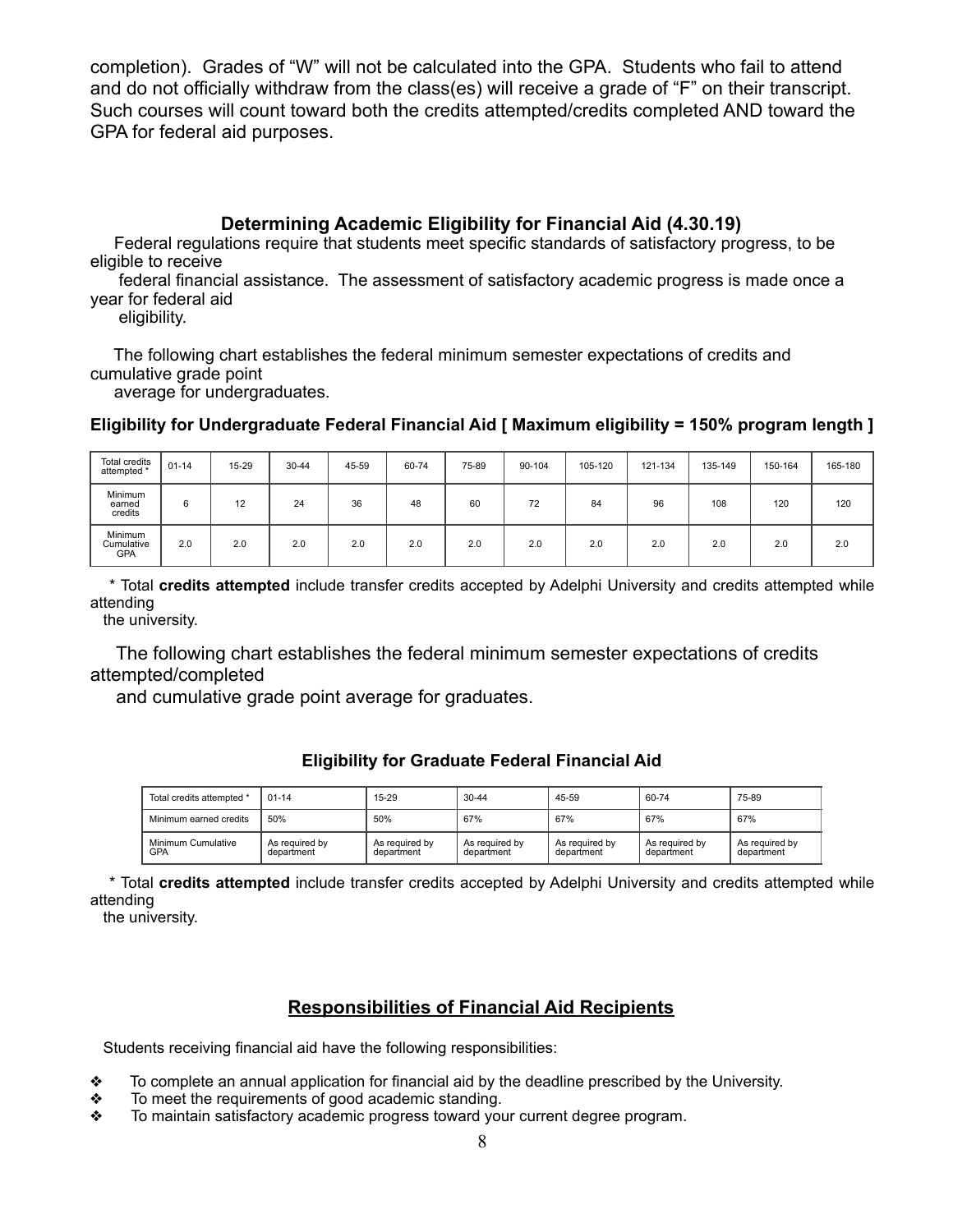❖ To report to the Office of Student Financial Services any changes in enrollment status, changes of name or address,

receipt of any additional or external financial aid.

 The University reserves the right to make adjustments in financial aid packages due to changes in enrollment, academic

standing, income discrepancies or financial circumstances.

 The University further reserves the right to make proportionate adjustments in campus administered financial aid if federal

or state funding to the University changes.

 Students who withdraw from the University before the end of an academic term may be required to repay a portion of their

financial aid.

#### **Eligibility for New York State Financial Aid (Revised as of 7/1/11) [ Maximum eligibility = 8 semesters or 48 TAP points ]**

 The recently enacted NY State budget includes changes to the Satisfactory Academic Progress (SAP) requirements for

 non-remedial students. State regulations require that students meet specific standards of satisfactory progress, to be

 eligible to receive state financial assistance. The assessment of satisfactory academic progress is made once a

semester on a semester-by-semester basis for state aid eligibility.

# **Students who first receive TAP awards beginning with the 2007-08 through 2009-10 Academic Years must**

# **meet the following standards:**

| Before being certified for this TAP Payment                 |     |     |     |     |     |     |     |     |
|-------------------------------------------------------------|-----|-----|-----|-----|-----|-----|-----|-----|
| Minimum earned credits                                      |     |     | g   | 21  | 33  | 45  | 60  | 75  |
| A student must have earned at least this Minimum GPA**      | 0.0 | 1.1 | 1.3 | 4.، | 2.0 | 2.0 | 2.0 | 2.0 |
| Program pursuit requires these minimum completed credits*** |     |     | 9   |     | 12  | 12  | 12  |     |

 **\*\* First time undergraduate students** receiving TAP beginning with the 2007-08 academic year and thereafter must have

 at least a 1.5 GPA before being certified for the 3rd payment and at least a 1.8 GPA before being certified for the 4th payment.

#### **Students who first receive TAP awards beginning with the 2010-11 Academic Year must meet the following standards:**

| Before being certified for this TAP Payment                 |     |     |     |     |     |     |     |     |
|-------------------------------------------------------------|-----|-----|-----|-----|-----|-----|-----|-----|
| Minimum earned credits                                      |     |     | 15  | 27  | 39  | 51  | 66  | 81  |
| A student must have earned at least this Minimum GPA**      | 0.0 | 1.5 | l.8 | 1.8 | 2.0 | 2.0 | 2.0 | 2.0 |
| Program pursuit requires these minimum completed credits*** |     |     |     |     | 12  | 12  | 12  |     |

 **\*\* First time undergraduate students** receiving TAP beginning with the 2010-11 academic years and thereafter must have at least a 1.5 GPA before being certified for the  $3<sup>rd</sup>$  payment and at least a 1.8 GPA before being certified for the 4th payment